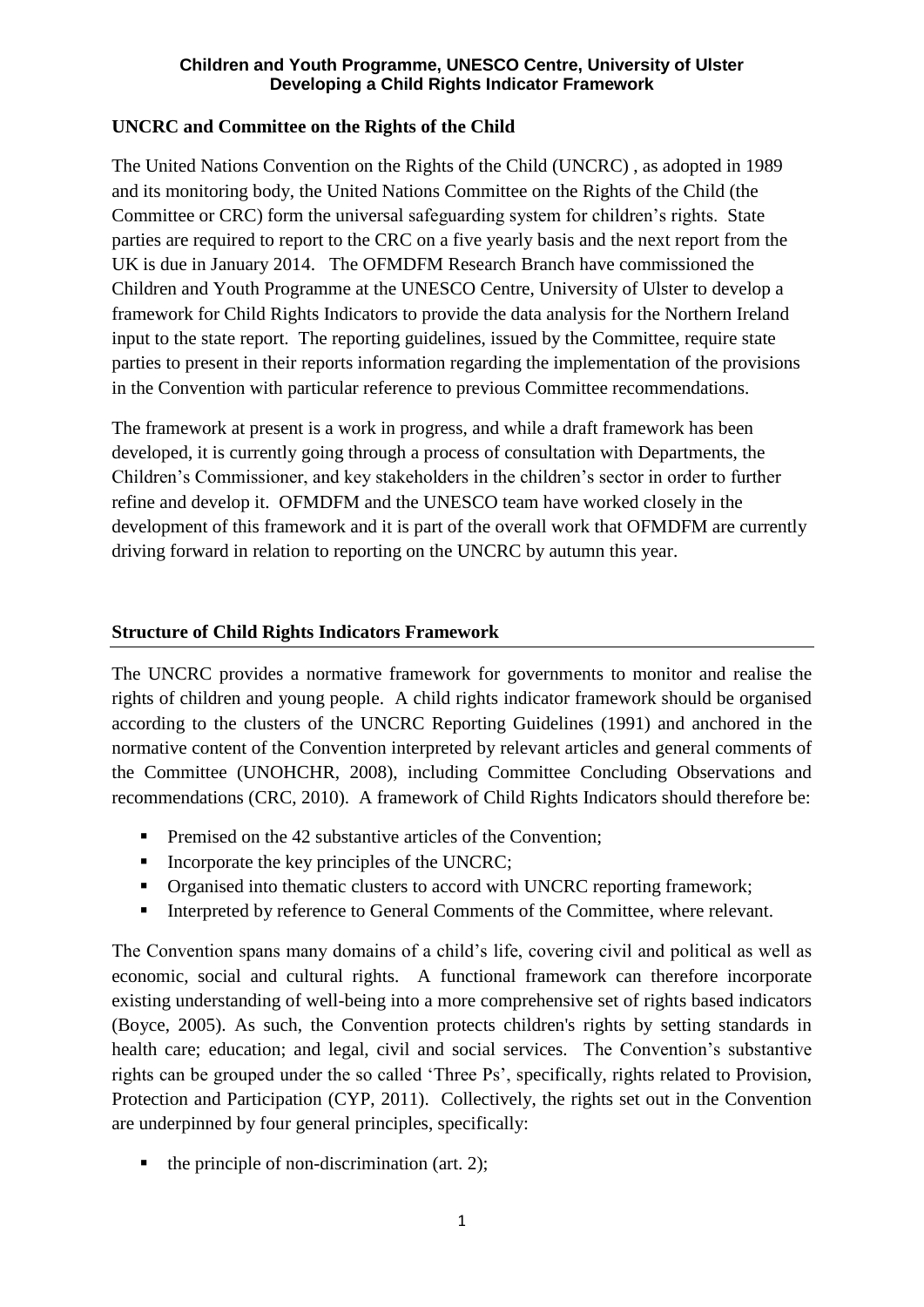- $\blacksquare$  the best interests of the child as a primary consideration (art. 3);
- $\blacksquare$  the right of the child to life, survival and development (art. 6);
- due weight to be given to the voice of the child (art. 12).

These key underlying principles contain important messages for data collection and analysis:

- 1. **Non-discrimination** identifies the need to disaggregate data to ensure that no group of children are treated unfairly or discriminated against. This may mean ensuring that there is adequate data and analysis about their circumstances and experiences;
- 2. **best interests** principle places an obligation on legislative and policy makers to give primary consideration to whether a decision will have an impact on children's lives, to assess what that impact will be, and to elevate children's interests in the final decision;
- 3. Data includes **children's voice** on decisions impacting on their lives;
- 4. The maximum use of resources available (art. 4) to ensure **survival and development**.

According with the reporting guidelines, issued by the Committee, the thematic Clusters are:

- General Measures of Implementation
- General Principles
- Civil Rights and Freedoms
- Family Environment and Alternative Care
- Health and Welfare
- Education, Leisure and Culture
- Special Protection Measures

### **Child Rights Indicators**

Child rights indicators have two principle objectives:

- Maintaining systematic information systems on the national conditions of children's lives, in order to plan, implement and evaluate interventions for their well-being and enjoyment of their rights; and
- Fulfilling the government's obligations as a state party to the Convention by showing the progressive achievement of children's rights.

Child rights indicators have a number of key characteristics and can be categorised as structural, process and outcome indicators. Guidance from the Committee (2003) also identifies that monitoring children's rights have five essential components:

- 1. **Baseline information** which provides data for a certain year or period, against which all future data can be measured to show improvements or deteriorations;
- 2. **A system of indicators** which can provide integrated information rather than a list of disparate information;
- 3. **Disaggregated data** that can show which group or groups of children have their rights violated or not achieved;
- 4. **Integrated age range** through which information about children can be compared between different agencies to adopt a holistic approach;
- 5. **Children as the unit of observation** which provide direct information about children and their lives rather than about adults or institutions.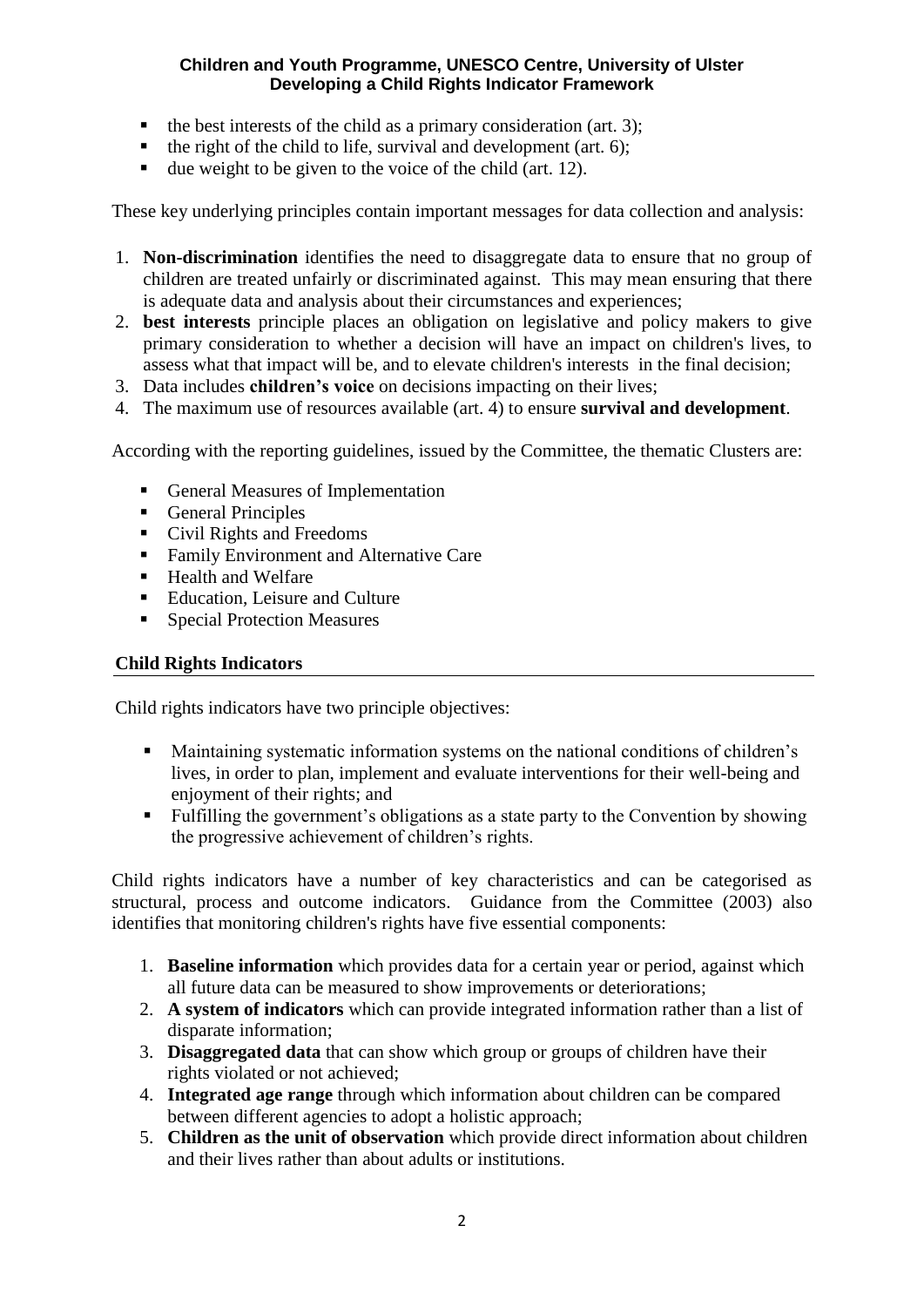# **Project Approach and completed work**

To date, the development of indicators in relation to children's lives has been very much outcome focused. Relatively little concrete work has been done to date to develop child rights indicators in Northern Ireland. Indicators need to developed by considering and assessing a range of possible sources of data and using data that is accurate, child centred, disaggregated and can be monitored over time (CRC, 2003).

With this in mind, the research adopted an inductive and purposive approach. The initial research work involved two systematic stages to the research (i) an initial scoping and mapping of high level indicators and (ii) analysis and review of indicators with reference to a variety of Departmental data, official statistics, surveys and qualitative data sources to identify gaps.

### **Stage 1**

- Identified indicators were mapped against the Convention; reporting clusters and also the high level outcomes of the Children's Strategy to provide a baseline. Indicators were reviewed highlighting, *inter alia*, the data source; unit of measurement; frequency; baseline date; how it was observed to be disaggregated and, where the indicator was a strategic indicator (Spreadsheet A).
- Mapped and reviewed existing Departmental data and indicators to the Convention and eight thematic reporting clusters (Spreadsheet B). Department information was deconstructed by data source; unit of measurement; frequency; baseline; observed disaggregation; and where appropriate sample size.
- Also, government surveys were examined and formatted by data source; unit of measurement; frequency; baseline; observed disaggregation; and, where appropriate, sample size.
- Quantitative research from Stakeholders was also identified.
- Qualitative data on the views and experiences of children was identified and mapped against the relevant CRC cluster and Article. Qualitative data was also identified according to groups of children (Spreadsheet C)

### **Stage 2**

- Identified gaps in existing indicators and data including how they were disaggregated and data sources to fills gaps. The indicators were mapped against the relevant CRC Cluster, Article and Concluding Observations from 2008 (Spreadsheet D).
- Indicators and data were suggested to fill gaps in specific issues including suggested disaggregation for groups of children and possible data sources. Potential indicators were also mapped against CRC Article, Concluding Observations and it was indicated whether a Structure or Process indicator existed (Spreadsheet E).
- Relevant structure and process indicators were also identified (Spreadsheet F).

### **General Messages**

 Child Rights indicators can be developed using already-existing rich data sources in NI which is often under-used.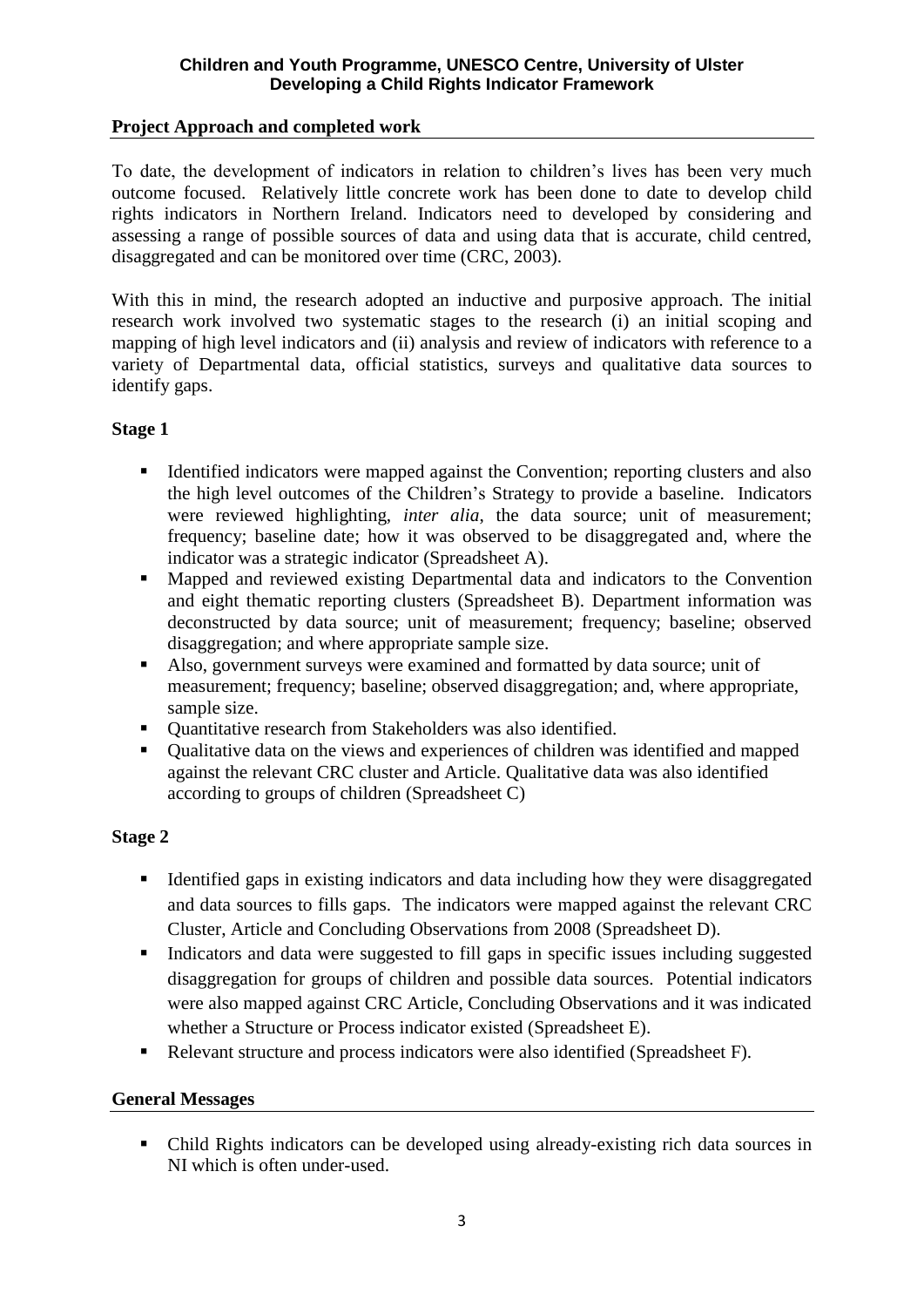- Research highlights gaps and lack of data on specific issues; data has not been disaggregated for groups of children or is not available for marginalised groups
- Review of survey and research data available may help to fill some of the gaps in Departmental reporting and official statistics
- There are some gaps in indicators and data which need to be filled to meet the requirements of a child rights indicator set

# **Next Steps**

- Developing a strategic set of child rights indicators for use by OFMDFM based on Departmental indicators and other administrative and survey data;
- Engage in cluster by cluster meetings with key stakeholders to discuss rights based indicators in relation to Departmental policy and data to develop a strategic set for each cluster related the key principles of the UNCRC;
- Use the framework for UNCRC reporting and consider how any remaining gaps in data might be addressed over the next UNCRC period
- OFMDFM and Departments use the framework and the data populated for it to identify priorities for action in children and young people's policy development and review. The data can be used to highlight key areas where rights are not being fulfilled or where groups of children are doing less well than others